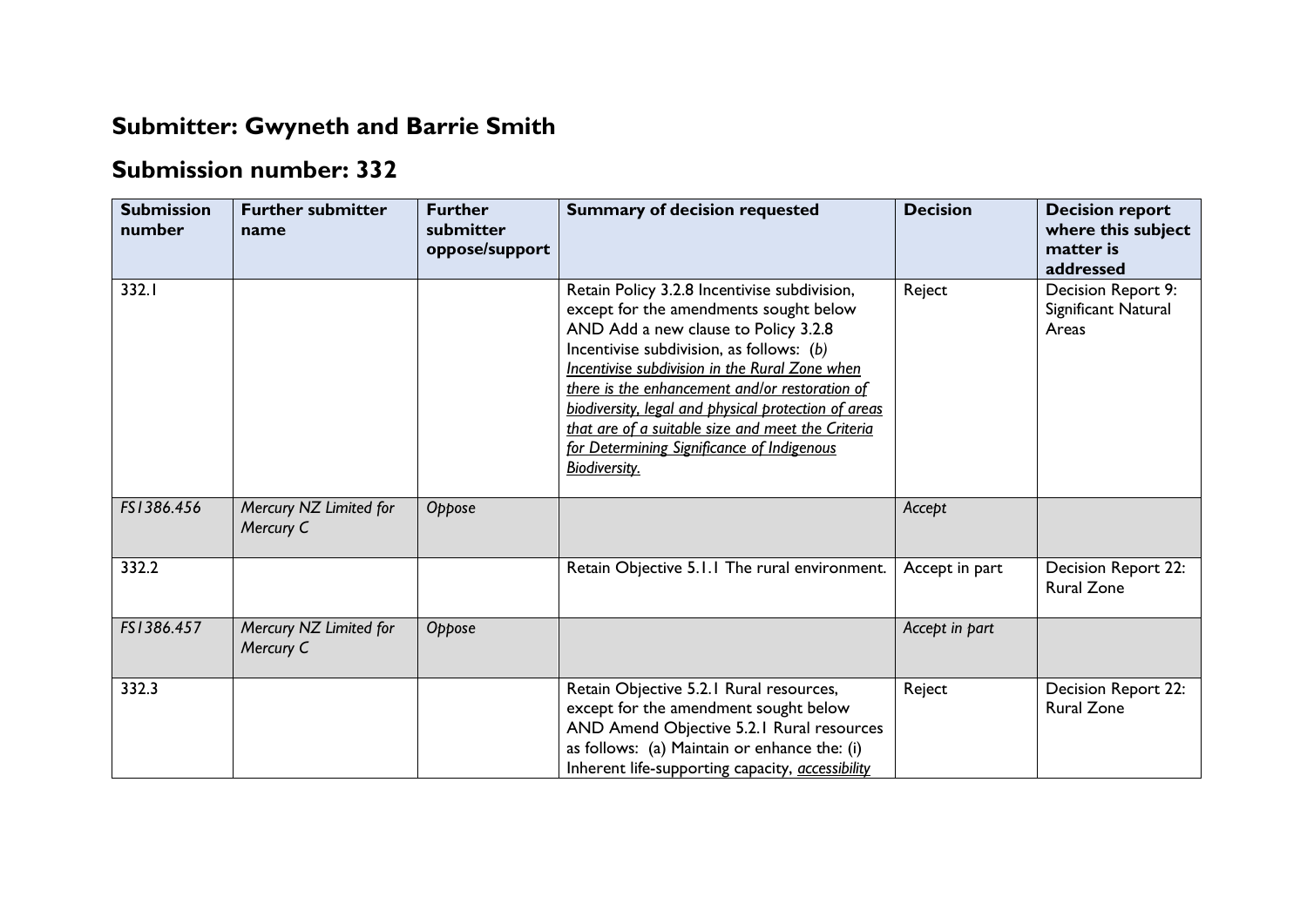| <b>Submission</b><br>number | <b>Further submitter</b><br>name                                                                   | <b>Further</b><br>submitter<br>oppose/support | <b>Summary of decision requested</b>                                                                                                                                                                                                                                                                                                                                                                                             | <b>Decision</b> | <b>Decision report</b><br>where this subject<br>matter is<br>addressed |
|-----------------------------|----------------------------------------------------------------------------------------------------|-----------------------------------------------|----------------------------------------------------------------------------------------------------------------------------------------------------------------------------------------------------------------------------------------------------------------------------------------------------------------------------------------------------------------------------------------------------------------------------------|-----------------|------------------------------------------------------------------------|
|                             |                                                                                                    |                                               | and versatility of soils, in particular high class<br>soils;                                                                                                                                                                                                                                                                                                                                                                     |                 |                                                                        |
| FS1138.18                   | <b>Glenn Michael Soroka</b><br>and Louise Claire Mered<br>as Trustees of the Pakau<br><b>Trust</b> | Support                                       |                                                                                                                                                                                                                                                                                                                                                                                                                                  | Reject          |                                                                        |
| FS1386.458                  | Mercury NZ Limited for<br>Mercury C                                                                | Oppose                                        |                                                                                                                                                                                                                                                                                                                                                                                                                                  | Accept          |                                                                        |
| 332.4                       |                                                                                                    |                                               | Retain Policy 5.2.2 High class soils.                                                                                                                                                                                                                                                                                                                                                                                            | Accept in Part  | Decision Report 22:<br><b>Rural Zone</b>                               |
| 332.5                       |                                                                                                    |                                               | Retain Policy 5.2.3 Effects of subdivision and<br>development on soils, except for the<br>amendment sought below AND Amend<br>Policy 5.2.3 Effects of subdivision and<br>development on soils as follows: (b)<br>Subdivision which provides a range of lifestyle<br>options is directed away from high class soils<br>and/or where indigenous biodiversity is being<br>protected, enhanced, and/or restored (with<br>plantings). | Accept in Part  | Decision Report 22:<br><b>Rural Zone</b>                               |
| FS1386.459                  | Mercury NZ Limited for<br>Mercury C                                                                | Oppose                                        |                                                                                                                                                                                                                                                                                                                                                                                                                                  | Accept in Part  |                                                                        |
| 332.6                       |                                                                                                    |                                               | Retain Objective 5.3.1 Rural character and<br>amenity, except for the amendment sought<br>below AND Amend Objective 5.3.1 Rural                                                                                                                                                                                                                                                                                                  | Accept in Part  | Decision Report 22:<br><b>Rural Zone</b>                               |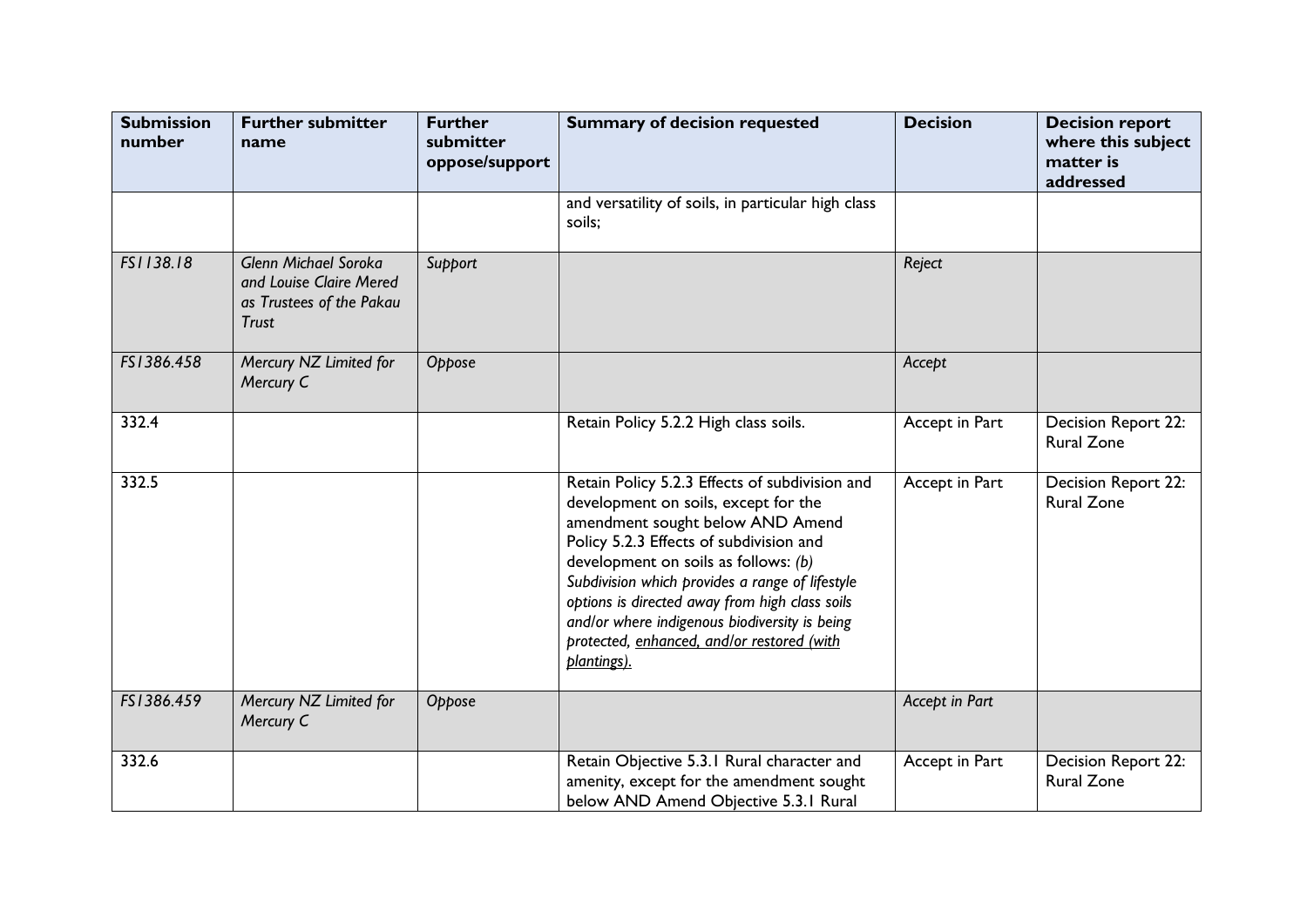| <b>Submission</b><br>number | <b>Further submitter</b><br>name | <b>Further</b><br>submitter<br>oppose/support | <b>Summary of decision requested</b>                                                                                                                                                                                                                                                                                                                                                                                                                                                                                                                                                                                                                                                                                                                                                                | <b>Decision</b> | <b>Decision report</b><br>where this subject<br>matter is<br>addressed |
|-----------------------------|----------------------------------|-----------------------------------------------|-----------------------------------------------------------------------------------------------------------------------------------------------------------------------------------------------------------------------------------------------------------------------------------------------------------------------------------------------------------------------------------------------------------------------------------------------------------------------------------------------------------------------------------------------------------------------------------------------------------------------------------------------------------------------------------------------------------------------------------------------------------------------------------------------------|-----------------|------------------------------------------------------------------------|
|                             |                                  |                                               | character and amenity, as follows: (a) Rural<br>character and amenity are maintained while<br>recognising the localised character of different<br>parts of the District.                                                                                                                                                                                                                                                                                                                                                                                                                                                                                                                                                                                                                            |                 |                                                                        |
| 332.7                       |                                  |                                               | Retain Policy 5.3.8 Effects on rural character<br>and amenity from rural subdivision, except for<br>the amendments sought below AND Amend<br>Policy 5.3.8 Effects on rural character and<br>amenity from rural subdivision as follows: $(b)$<br>Ensure development does not compromise the<br>predominant open space, character and amenity<br>of rural areas.  (d) Rural hamlet subdivision<br>and boundary relocations ensure the following: (i)<br>Protection of rural land for productive purposes;<br>(ii) Maintenance of the localised rural character<br>and amenity of the surrounding rural<br>environment; (iii) Minimisation of cumulative<br>effects. (e) Subdivision, use and development<br>opportunities ensure that localised rural character<br>and amenity values are maintained. | Accept in Part  | Decision Report 22:<br><b>Rural Zone</b>                               |
| 332.8                       |                                  |                                               | Retain the definition of Significant Natural<br>Area in Chapter 13: Definitions, except for<br>the amendment sought below AND Amend<br>the definition of Significant Natural Area in<br>Chapter 13: Definitions as follows: Means an<br>area of significant indigenous biodiversity that is<br>identified as a Significant Natural Area on the<br>planning maps. or has been assessed as meeting<br>one or more of the Criteria for Determining                                                                                                                                                                                                                                                                                                                                                     | Accept          | Decision Report 9:<br>Significant Natural<br>Areas                     |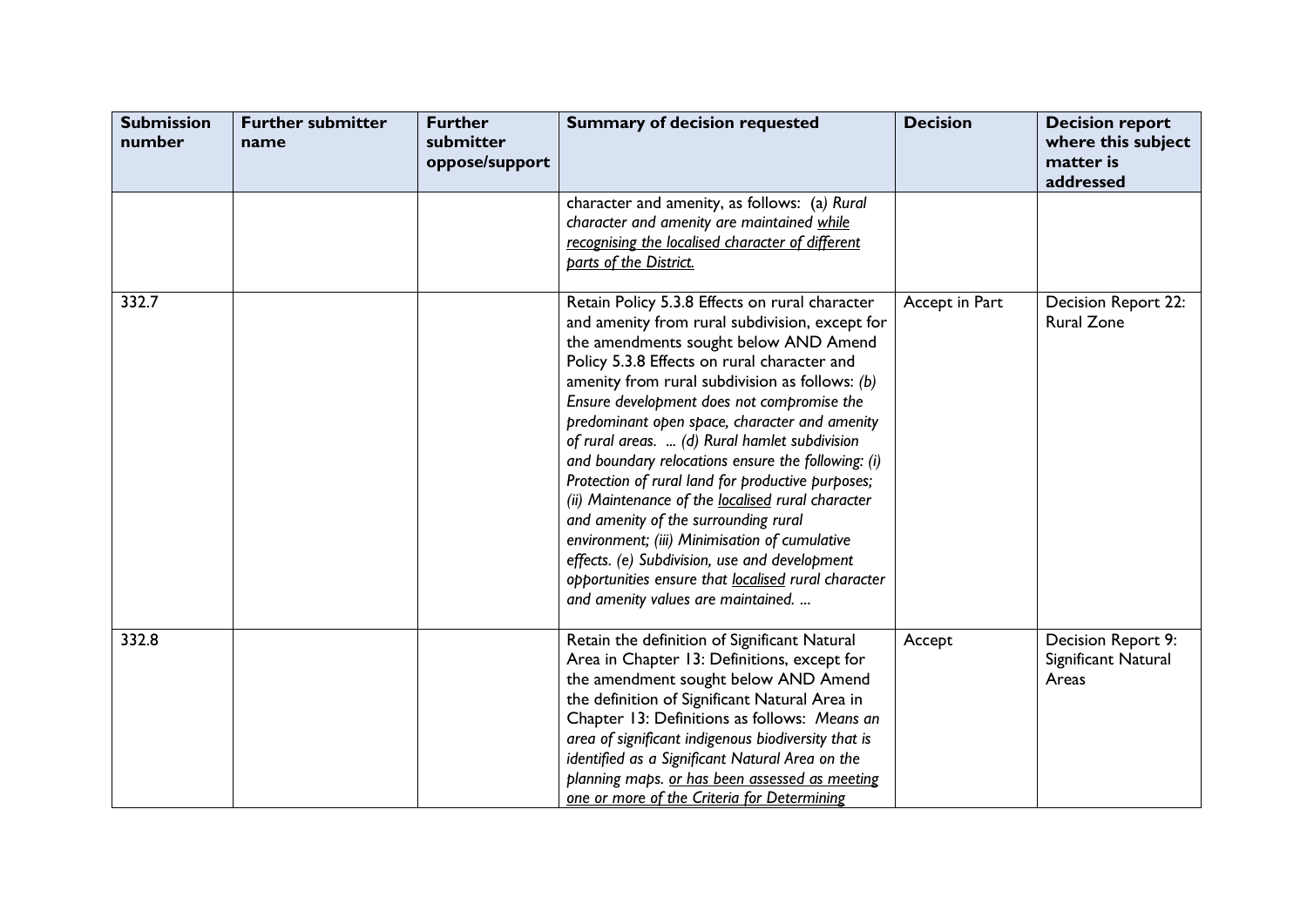| <b>Submission</b><br>number | <b>Further submitter</b><br>name     | <b>Further</b><br>submitter<br>oppose/support | <b>Summary of decision requested</b>                                                                                                                                                                                                                                                                                                                                                                                                   | <b>Decision</b> | <b>Decision report</b><br>where this subject<br>matter is<br>addressed |
|-----------------------------|--------------------------------------|-----------------------------------------------|----------------------------------------------------------------------------------------------------------------------------------------------------------------------------------------------------------------------------------------------------------------------------------------------------------------------------------------------------------------------------------------------------------------------------------------|-----------------|------------------------------------------------------------------------|
|                             |                                      |                                               | Significance of Indigenous Biodiversity (Appendix<br>2) by a suitably qualified Ecologist.                                                                                                                                                                                                                                                                                                                                             |                 |                                                                        |
| FS1377.53                   | <b>Havelock Village Limited</b>      | Support                                       |                                                                                                                                                                                                                                                                                                                                                                                                                                        | Reject          |                                                                        |
| 332.9                       |                                      |                                               | Amend Rule 22.4.1.1 Prohibited subdivision,<br>to change the activity status for PR1, PR2,<br>PR3 and PR4 from prohibited to non-<br>complying AND Amend all references to "lot"<br>with the term "Record of Title".                                                                                                                                                                                                                   | Accept in Part  | Decision Report 22:<br><b>Rural Zone</b>                               |
| FS1131.9                    | The Village Church Trust             | Support                                       |                                                                                                                                                                                                                                                                                                                                                                                                                                        | Accept in Part  |                                                                        |
| FS1129.43                   | <b>Auckland Council</b>              | Oppose                                        |                                                                                                                                                                                                                                                                                                                                                                                                                                        | Accept in Part  |                                                                        |
| FS1287.13                   | <b>Blue Wallace Surveyors</b><br>Ltd | Support                                       |                                                                                                                                                                                                                                                                                                                                                                                                                                        | Accept in Part  |                                                                        |
| FS1386.460                  | Mercury NZ Limited for<br>Mercury C  | Oppose                                        |                                                                                                                                                                                                                                                                                                                                                                                                                                        | Accept in Part  |                                                                        |
| 332.10                      |                                      |                                               | Retain Rule 22.4.1.4 Boundary relocation,<br>except for the amendments sought below<br>AND Amend Rule 22.4.1.4 Boundary<br>Relocation as follows: RD1 (a) The boundary<br>relocation must: (i) Relocate a common boundary<br>or boundaries between two or more existing<br>Records of Title or consented lots that existed<br>prior to 18 July 2018;  (b) Council's discretion<br>is restricted to the following matters:  (v) effects | Accept in Part  | <b>Decision Report 22:</b><br><b>Rural Zone</b>                        |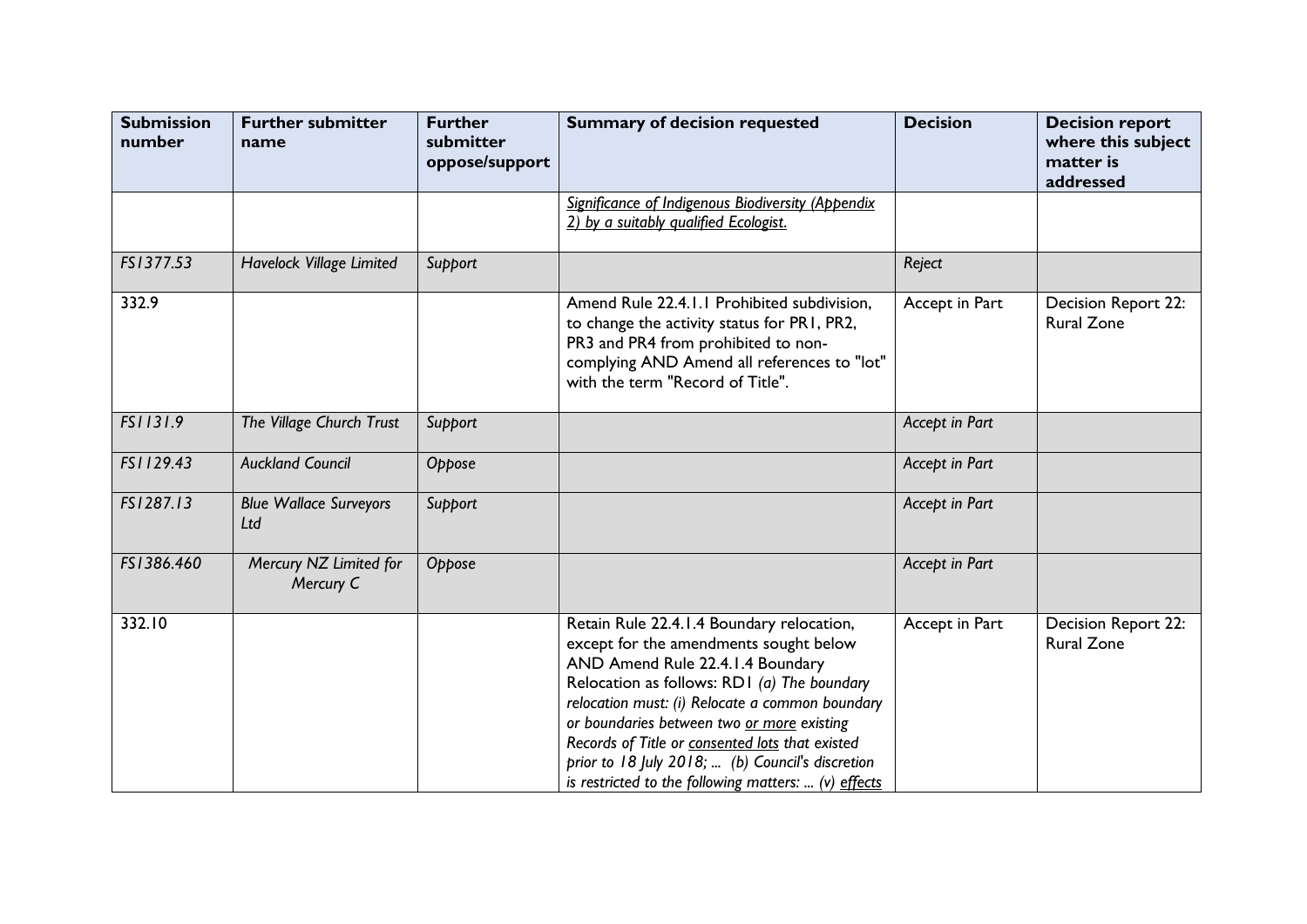| <b>Submission</b><br>number | <b>Further submitter</b><br>name    | <b>Further</b><br>submitter<br>oppose/support | <b>Summary of decision requested</b>                                                                                                                                                                                                                                                                                                                                                                                                                       | <b>Decision</b> | <b>Decision report</b><br>where this subject<br>matter is<br>addressed |
|-----------------------------|-------------------------------------|-----------------------------------------------|------------------------------------------------------------------------------------------------------------------------------------------------------------------------------------------------------------------------------------------------------------------------------------------------------------------------------------------------------------------------------------------------------------------------------------------------------------|-----------------|------------------------------------------------------------------------|
|                             |                                     |                                               | on high class soils, farm management and<br>productivity.                                                                                                                                                                                                                                                                                                                                                                                                  |                 |                                                                        |
| FS1379.86                   | <b>Hamilton City Council</b>        | Oppose                                        |                                                                                                                                                                                                                                                                                                                                                                                                                                                            | Accept in Part  |                                                                        |
| 332.11                      |                                     |                                               | Retain Appendix 2.                                                                                                                                                                                                                                                                                                                                                                                                                                         | Accept          | Decision Report 9:<br>Significant Natural<br>Areas                     |
| 332.12                      |                                     |                                               | Retain Rule 22.4.1.2(a)(i)-(iii) General<br>subdivision.                                                                                                                                                                                                                                                                                                                                                                                                   | Accept in Part  | Decision Report 22:<br><b>Rural Zone</b>                               |
| 332.13                      |                                     |                                               | Retain Rule 22.4.1.2 General subdivision,<br>except for the amendments sought below<br>AND Amend Rule 22.4.1.2 General<br>subdivision to include a discretionary activity<br>rule as follows: D1 (a) General subdivision<br>around an existing dwelling and associated<br>curtilage that does not comply with Rule<br>22.4.1.2(iv) RD1. (b) General subdivision around<br>established rural activities that does not comply<br>with Rule 22.4.1.2(iv) RD1. | Reject          | Decision Report 22:<br><b>Rural Zone</b>                               |
| FS1386.461                  | Mercury NZ Limited for<br>Mercury C | Oppose                                        |                                                                                                                                                                                                                                                                                                                                                                                                                                                            | Accept          |                                                                        |
| 332.14                      |                                     |                                               | Delete Rule 22.4.1.2(a)(v) General subdivision<br>AND Amend Rule 22.4.1.2(b)(vi) General<br>subdivision as follows: RD1 (a) Subdivision<br>must comply with all of the following conditions:<br>(v) Land containing high class soil (as                                                                                                                                                                                                                    | Accept in Part  | Decision Report 22:<br><b>Rural Zone</b>                               |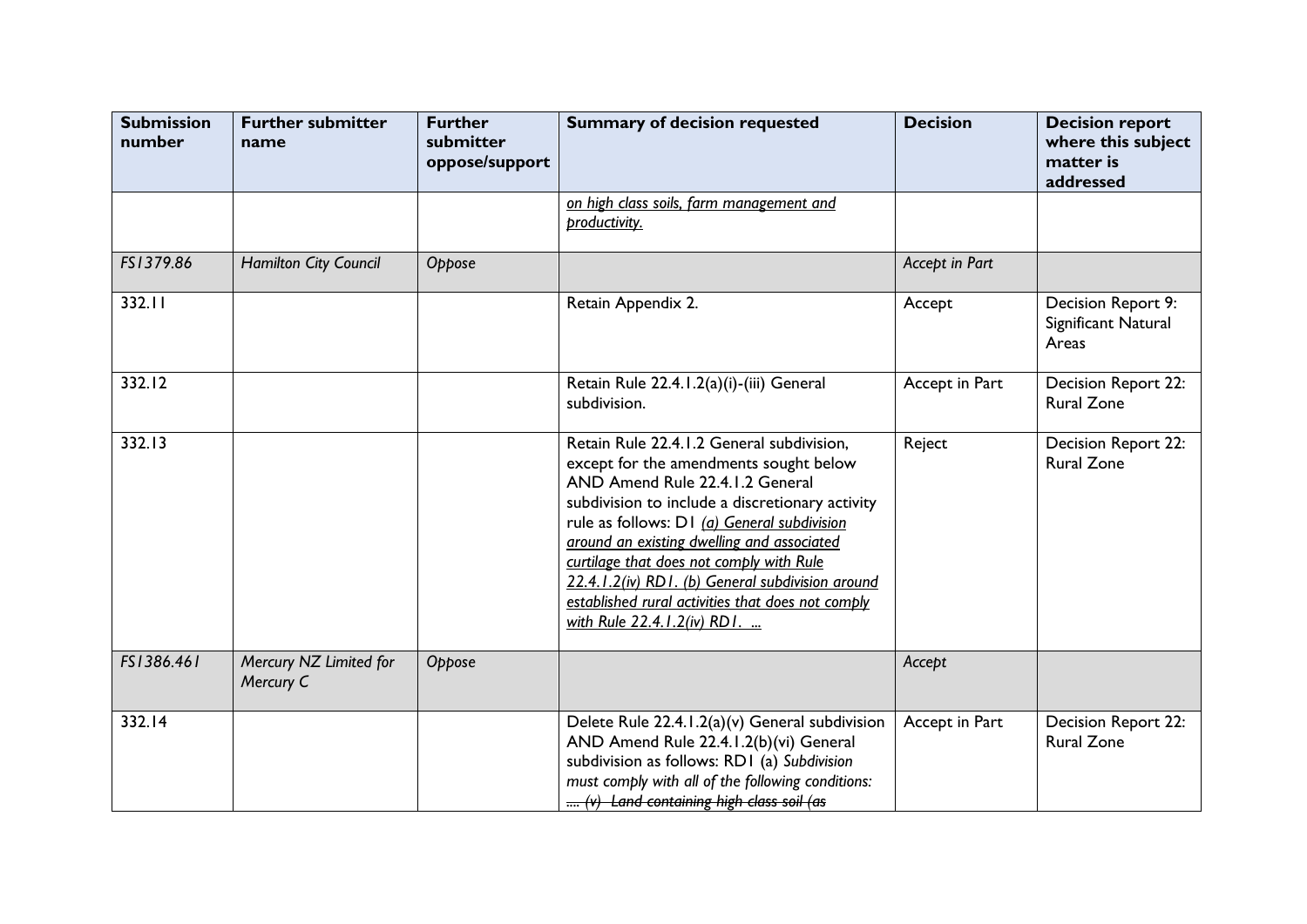| <b>Submission</b><br>number | <b>Further submitter</b><br>name    | <b>Further</b><br>submitter<br>oppose/support | <b>Summary of decision requested</b>                                                                                                                                                                                                                                                                                                                                                                                                                                                                                                                                                                                                                                                                                                                                                                                                                                                                             | <b>Decision</b> | <b>Decision report</b><br>where this subject<br>matter is<br>addressed |
|-----------------------------|-------------------------------------|-----------------------------------------------|------------------------------------------------------------------------------------------------------------------------------------------------------------------------------------------------------------------------------------------------------------------------------------------------------------------------------------------------------------------------------------------------------------------------------------------------------------------------------------------------------------------------------------------------------------------------------------------------------------------------------------------------------------------------------------------------------------------------------------------------------------------------------------------------------------------------------------------------------------------------------------------------------------------|-----------------|------------------------------------------------------------------------|
|                             |                                     |                                               | determined by a Land Use Capability Assessment<br>prepared by a suitably qualified person) must be<br>contained within the boundaries of only two lots<br>as follows; A. one lot must contain a minimum<br>of 90% of the high class soil; and B. the other<br>lot may contain up to 20% of high class soil. (b)<br>Council's discretion is restricted to the following<br>matters:  (vi) Effects on rural productivity and<br>fragmentation of high class soils. "                                                                                                                                                                                                                                                                                                                                                                                                                                               |                 |                                                                        |
| FS1386.462                  | Mercury NZ Limited for<br>Mercury C | Oppose                                        |                                                                                                                                                                                                                                                                                                                                                                                                                                                                                                                                                                                                                                                                                                                                                                                                                                                                                                                  | Accept in Part  |                                                                        |
| 332.15                      |                                     |                                               | Retain Rule 22.4.1.6 Conservation lot<br>subdivision, except for the amendments<br>sought below AND Amend Rule 22.4.1.6<br>Conservation lot subdivision as follows: RD1<br>(a) The subdivision must comply with all of the<br>following conditions: (i) The lot must contain: A. a<br>contiguous area of existing Significant Natural<br>Area either as shown on the planning maps or as<br>determined by an experienced and suitably<br>qualified ecologist which meets; or B. a contiguous<br>grea, to be enhanced and/or restored; in<br>accordance with the table below:  (ii) The area<br>of Significant Natural Area, or area to be<br>enhanced and/or restored, is assessed by a<br>suitably qualified person as satisfying at least one<br>criteria in Appendix 2 (Criteria for Determining<br>Significance of Indigenous Biodiversity); (iii) The<br>Significant Natural Area or area to be restored is | Reject          | Decision Report 22:<br><b>Rural Zone</b>                               |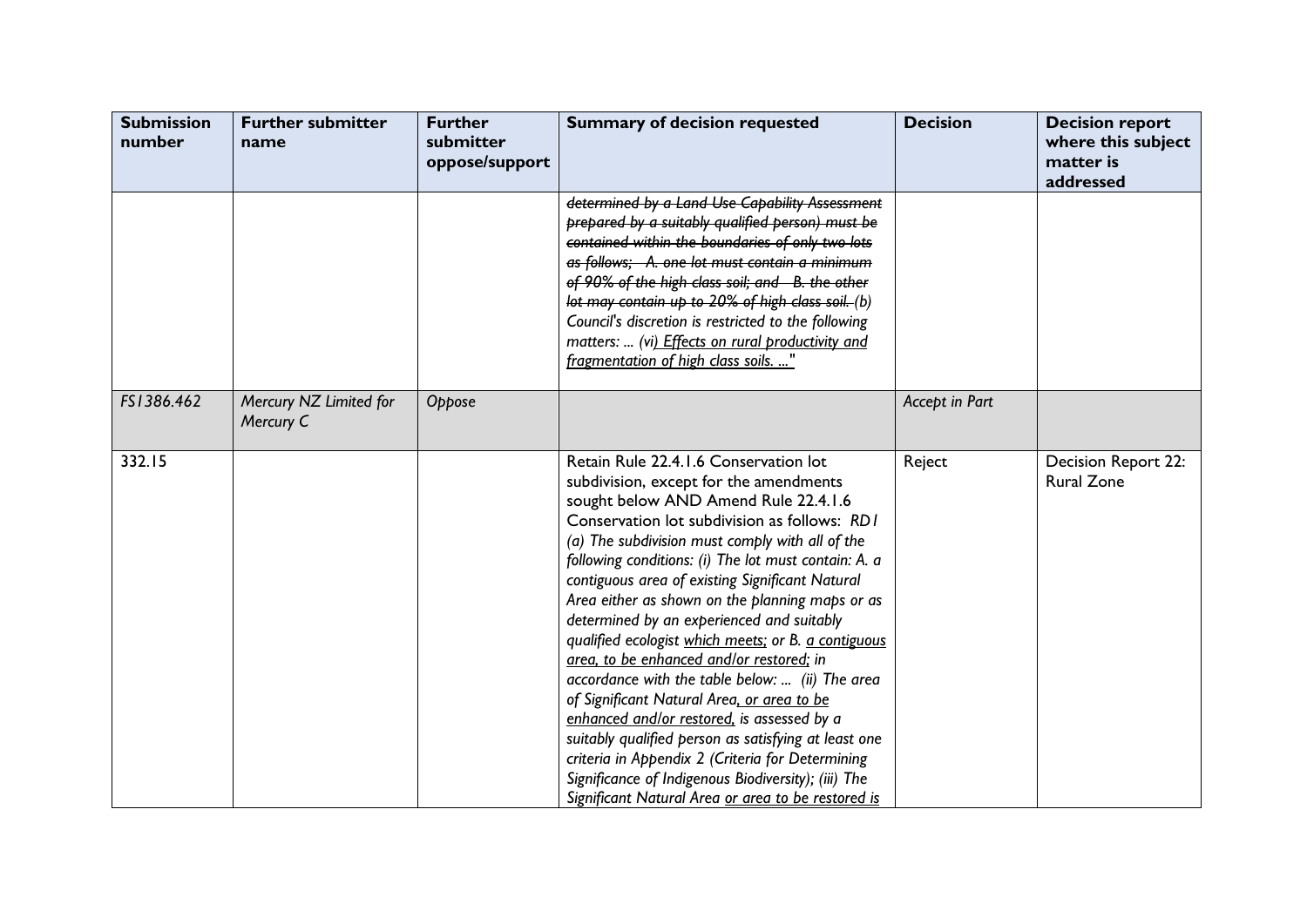| <b>Submission</b><br>number | <b>Further submitter</b><br>name | <b>Further</b><br>submitter<br>oppose/support | <b>Summary of decision requested</b>                 | <b>Decision</b> | <b>Decision report</b><br>where this subject<br>matter is<br>addressed |
|-----------------------------|----------------------------------|-----------------------------------------------|------------------------------------------------------|-----------------|------------------------------------------------------------------------|
|                             |                                  |                                               | not already subject to a conservation covenant       |                 |                                                                        |
|                             |                                  |                                               | pursuant to the Reserves Act 1977 or the Queen       |                 |                                                                        |
|                             |                                  |                                               | Elizabeth II National Trust Act legal protection.    |                 |                                                                        |
|                             |                                  |                                               | (iv) The subdivision proposes to legally protect all |                 |                                                                        |
|                             |                                  |                                               | areas of Significant Natural Area or area to be      |                 |                                                                        |
|                             |                                  |                                               | restored by way of a conservation covenant           |                 |                                                                        |
|                             |                                  |                                               | pursuant to the Reserves Act 1977 or the Queen       |                 |                                                                        |
|                             |                                  |                                               | Elizabeth Natural Trust Act. (v) An ecological       |                 |                                                                        |
|                             |                                  |                                               | management plan is prepared to address the           |                 |                                                                        |
|                             |                                  |                                               | ongoing management of the covenant protected         |                 |                                                                        |
|                             |                                  |                                               | area to ensure that the Significant Natural Area     |                 |                                                                        |
|                             |                                  |                                               | area to be protected is a self-sustaining and that   |                 |                                                                        |
|                             |                                  |                                               | plan: A. Addresses fencing requirement for the       |                 |                                                                        |
|                             |                                  |                                               | covenant protected area; B. Addresses ongoing        |                 |                                                                        |
|                             |                                  |                                               | pest plan and animal control; C. Identifies any      |                 |                                                                        |
|                             |                                  |                                               | enhancement and/or restoration or edge planting      |                 |                                                                        |
|                             |                                  |                                               | required within the covenant area to be              |                 |                                                                        |
|                             |                                  |                                               | protected.  (b) Council's discretion is restricted   |                 |                                                                        |
|                             |                                  |                                               | to the following matters: (i) Subdivision layout and |                 |                                                                        |
|                             |                                  |                                               | proximity of building platforms to Significant       |                 |                                                                        |
|                             |                                  |                                               | Natural Area the area to be protected; (ii)          |                 |                                                                        |
|                             |                                  |                                               | Matters contained in an ecological management        |                 |                                                                        |
|                             |                                  |                                               | plan for the covenant protected area; (iii) Effects  |                 |                                                                        |
|                             |                                  |                                               | of the subdivision on localised rural character and  |                 |                                                                        |
|                             |                                  |                                               | amenity values; (iv) Extent of earthworks            |                 |                                                                        |
|                             |                                  |                                               | including earthworks for the location of building    |                 |                                                                        |
|                             |                                  |                                               | platform and access ways; (v) Mechanism of legal     |                 |                                                                        |
|                             |                                  |                                               | protection for the area to be protected. D1 (a)      |                 |                                                                        |
|                             |                                  |                                               | Conservation lot subdivision around an existing      |                 |                                                                        |
|                             |                                  |                                               | dwelling and associated curtilage that does not      |                 |                                                                        |
|                             |                                  |                                               | comply with Rule 22.4.1.6( $vi$ - $vii$ ) RD1. (b)   |                 |                                                                        |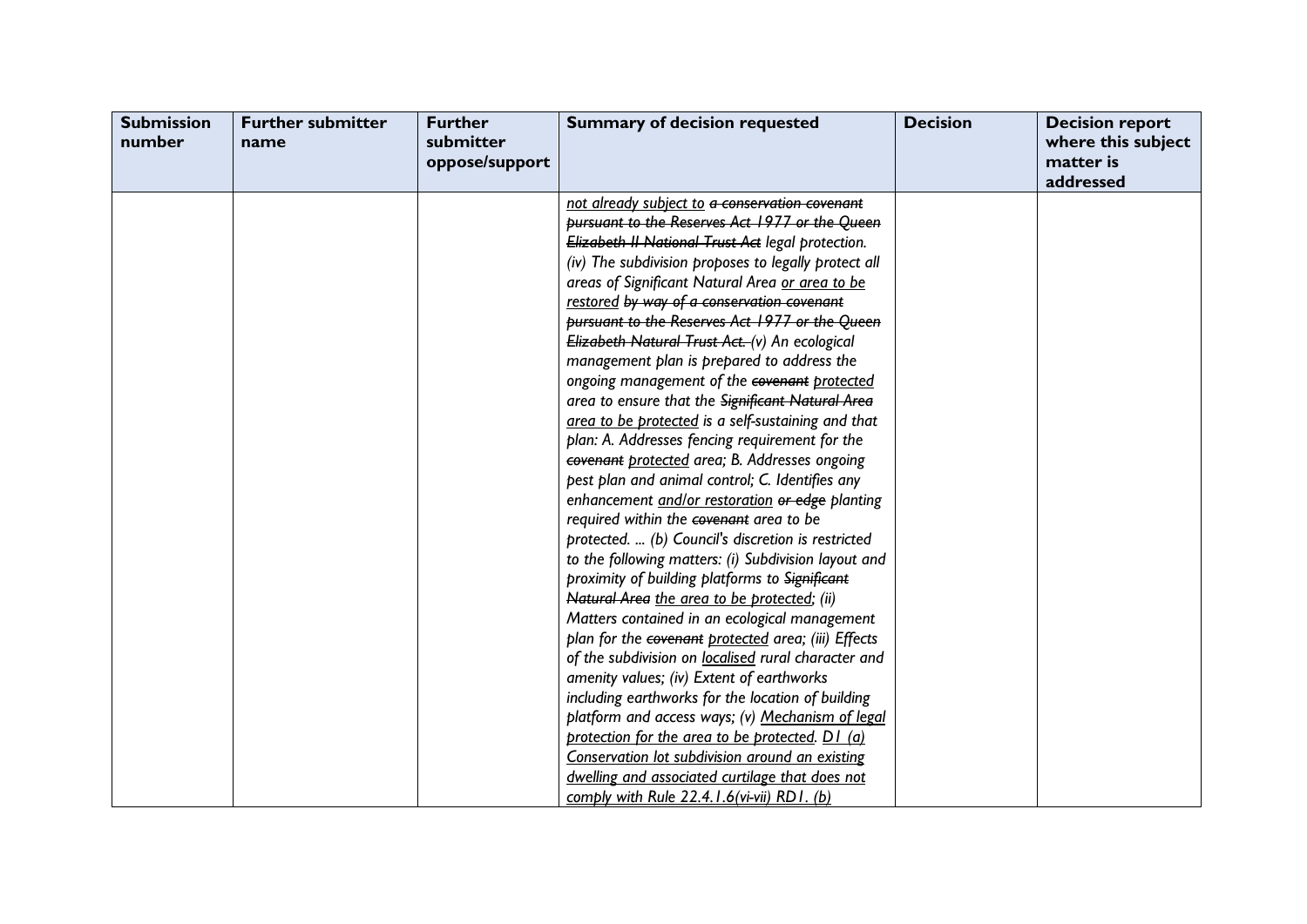| <b>Submission</b><br>number | <b>Further submitter</b><br>name | <b>Further</b><br>submitter<br>oppose/support | <b>Summary of decision requested</b>                                                                                                                                                                                                                                                                                                                                                                                                                                                                                                                                                                                                                                                                                                                                                                                                                                                                                                                                                                                                                                                                                                                                                                                                                            | <b>Decision</b> | <b>Decision report</b><br>where this subject<br>matter is<br>addressed |
|-----------------------------|----------------------------------|-----------------------------------------------|-----------------------------------------------------------------------------------------------------------------------------------------------------------------------------------------------------------------------------------------------------------------------------------------------------------------------------------------------------------------------------------------------------------------------------------------------------------------------------------------------------------------------------------------------------------------------------------------------------------------------------------------------------------------------------------------------------------------------------------------------------------------------------------------------------------------------------------------------------------------------------------------------------------------------------------------------------------------------------------------------------------------------------------------------------------------------------------------------------------------------------------------------------------------------------------------------------------------------------------------------------------------|-----------------|------------------------------------------------------------------------|
|                             |                                  |                                               | Conservation lot subdivision around established                                                                                                                                                                                                                                                                                                                                                                                                                                                                                                                                                                                                                                                                                                                                                                                                                                                                                                                                                                                                                                                                                                                                                                                                                 |                 |                                                                        |
|                             |                                  |                                               | rural activities that does not comply with Rule                                                                                                                                                                                                                                                                                                                                                                                                                                                                                                                                                                                                                                                                                                                                                                                                                                                                                                                                                                                                                                                                                                                                                                                                                 |                 |                                                                        |
|                             |                                  |                                               | 22.4.1.6(vi-vii) RD1                                                                                                                                                                                                                                                                                                                                                                                                                                                                                                                                                                                                                                                                                                                                                                                                                                                                                                                                                                                                                                                                                                                                                                                                                                            |                 |                                                                        |
| 332.16                      |                                  |                                               | Retain Rule 22.4.1.5 Rural Hamlet Subdivision,<br>except for the amendments sought below<br>AND Amend Rule 22.4.1.5 Rural Hamlet<br>Subdivision to allow relocation of consented<br>lots to allow clustering of General lots in a<br>hamlet and reduce lot size requirements as<br>follows: RD1 (a) Subdivision to create a Rural<br>Hamlet must comply with all of the following<br>conditions: (i) it results in 3 to 5 proposed<br>lots being clustered together; (ii) All existing<br>Records of Title and/or consented lots form<br>one continuous landholding; (iii) Each<br>proposed lot has a maximum area of<br>85,000m2; (iv) Each proposed lot has a<br>maximum area of 1.60ha; (v) The proposed<br>balance lot has a minimum area of 20ha; and<br>(vi) It does not create any additional lots<br>beyond the number of existing Records of<br>Title. (b) Council's discretion is restricted to<br>the following matters: (i) subdivision layout<br>and design including dimension, shape and<br>orientation of the proposed lots and specified<br>building areas; (ii) effects on rural character<br>and amenity values; (iii) effects on landscape<br>values; (iv) potential for reverse sensitivity<br>effects; (v) extent of earthworks including | Accept in Part  | Decision Report 22:<br><b>Rural Zone</b>                               |
|                             |                                  |                                               | earthworks for the location of building                                                                                                                                                                                                                                                                                                                                                                                                                                                                                                                                                                                                                                                                                                                                                                                                                                                                                                                                                                                                                                                                                                                                                                                                                         |                 |                                                                        |